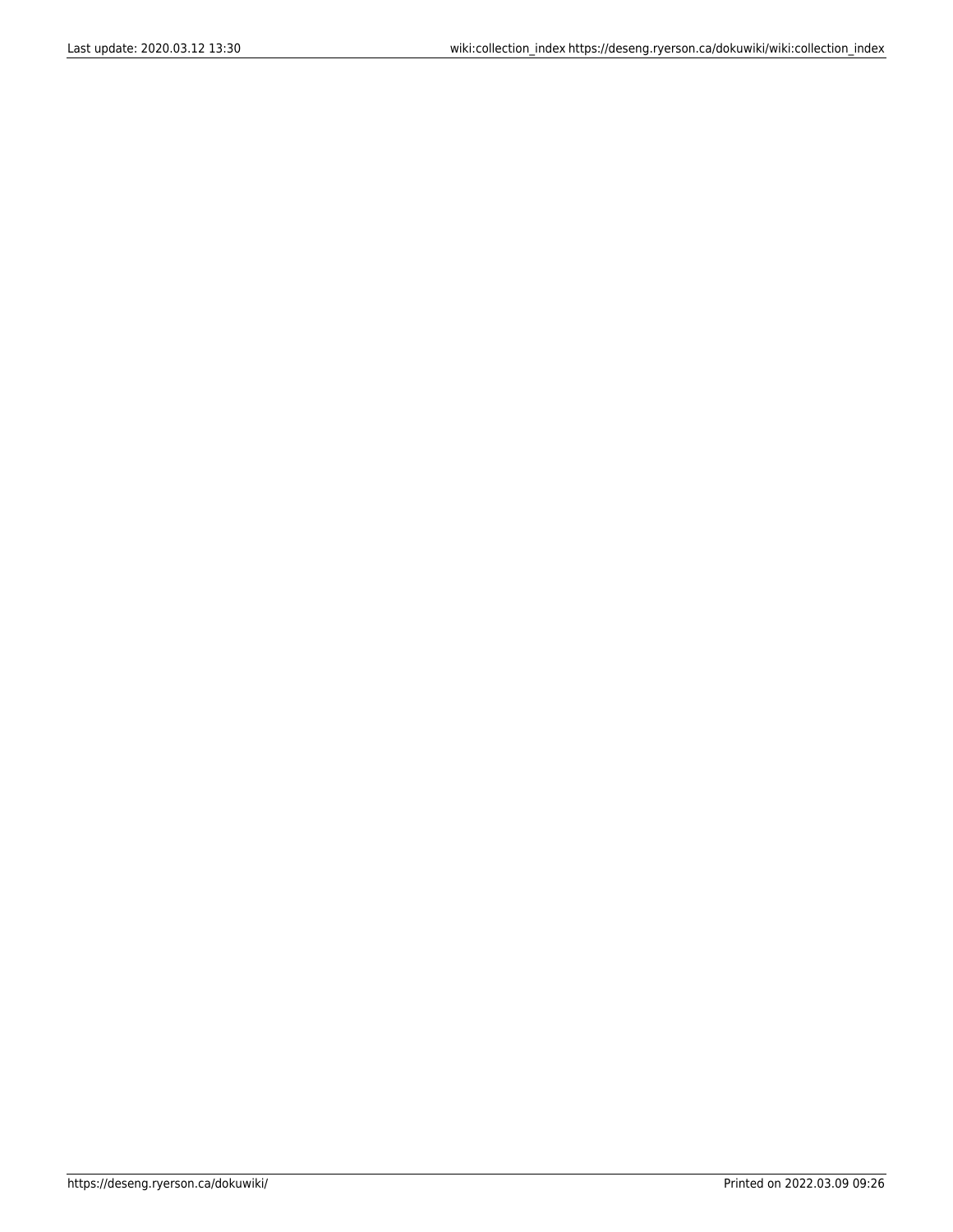# **Collection Index**

#### A

- [About This Wiki](https://deseng.ryerson.ca/dokuwiki/wiki:start)
- [Admin Journal](https://deseng.ryerson.ca/dokuwiki/wiki:admin_journal)
- [Anchors](https://deseng.ryerson.ca/dokuwiki/wiki:anchor)
- [Available ''WRAP'' Classes](https://deseng.ryerson.ca/dokuwiki/wiki:wrap_plugin_examples)

# B

- [Boxed Quotations](https://deseng.ryerson.ca/dokuwiki/wiki:boxed_quotations)
- [Bullets Rule](https://deseng.ryerson.ca/dokuwiki/wiki:bullets_rule)

# C

- [Content Blocks](https://deseng.ryerson.ca/dokuwiki/wiki:content_blocks)
- [Content Blocks with Wrap](https://deseng.ryerson.ca/dokuwiki/wiki:content_blocks_with_wrap)

# D

- [Discussion Mode](https://deseng.ryerson.ca/dokuwiki/wiki:discussion_mode)
- [DK Test File](https://deseng.ryerson.ca/dokuwiki/wiki:dk_test_file)
- [Document Mode](https://deseng.ryerson.ca/dokuwiki/wiki:document_mode)
- [DokuWiki](https://deseng.ryerson.ca/dokuwiki/wiki:dokuwiki)

# F

- [Fancy Lists](https://deseng.ryerson.ca/dokuwiki/wiki:fancy_lists)
- [Formatting Syntax](https://deseng.ryerson.ca/dokuwiki/wiki:syntax)

# H

[Hiding Parts of a Page](https://deseng.ryerson.ca/dokuwiki/wiki:hiding_parts_of_a_page)

#### I

- [Image Boxes](https://deseng.ryerson.ca/dokuwiki/wiki:image_boxes)
- [Internal Comments](https://deseng.ryerson.ca/dokuwiki/wiki:internal_comments)

# L

[Local Entities](https://deseng.ryerson.ca/dokuwiki/wiki:local_entities)

#### M

- [Math in dokuwiki](https://deseng.ryerson.ca/dokuwiki/wiki:math_in_dokuwiki)
- [mathpublish syntax](https://deseng.ryerson.ca/dokuwiki/wiki:mathpublish_syntax)

# N

[Namespace Design](https://deseng.ryerson.ca/dokuwiki/wiki:namespace_design)